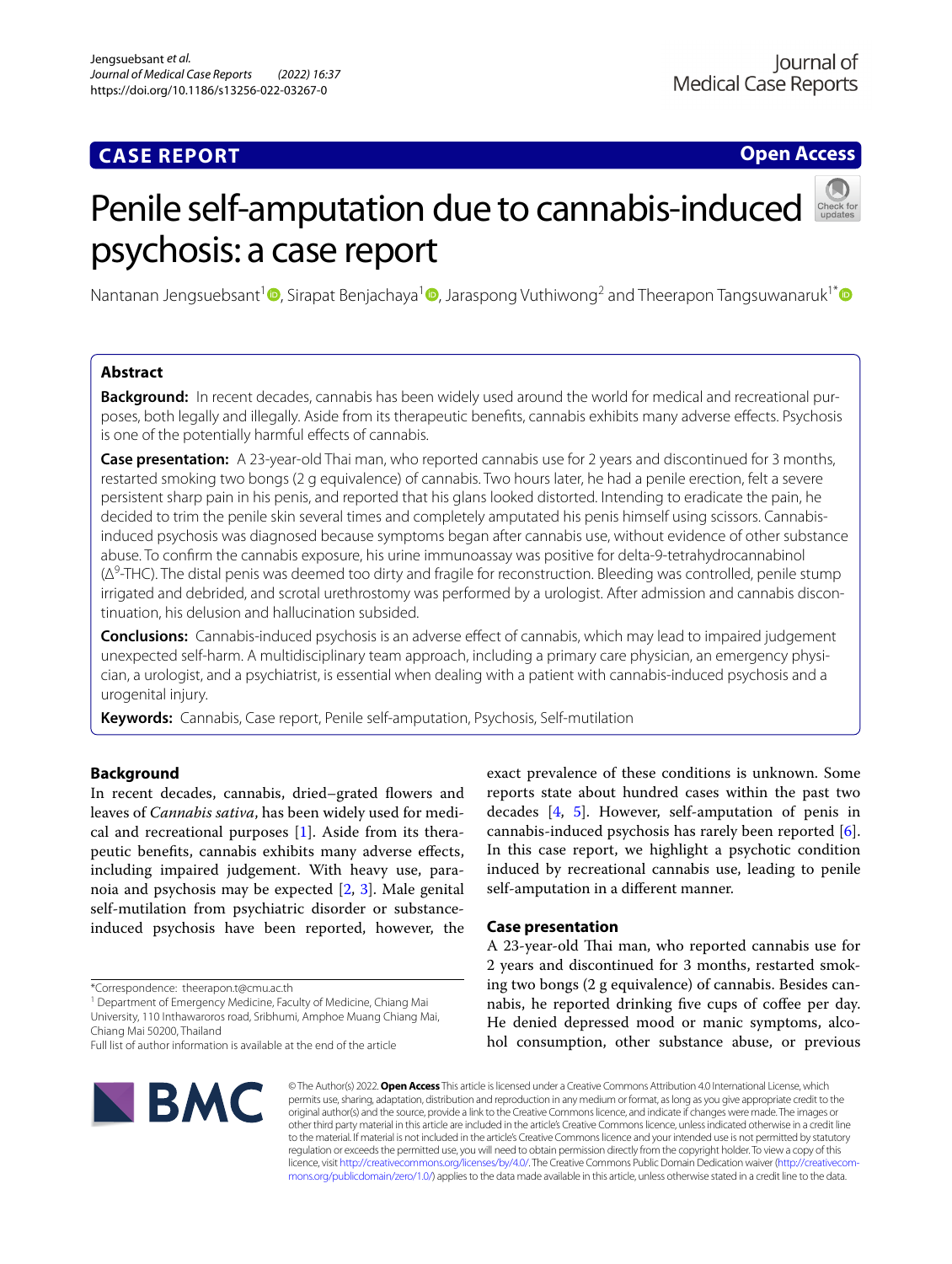self-harm. He denied any underlying disease, previous psychiatric treatment, nor a family history of psychiatric condition. Two hours later, he had a penile erection without sexual stimulation, felt a severe persistent sharp pain in his penis, and reported that his glans looked distorted. Intending to eradicate the pain, without command hallucination, he decided to trim the penile skin several times and completely amputated his penis himself using scissors. He reported awareness throughout the process. After 2 hours, the bleeding had not stopped. He was brought to a primary care hospital, where he was given intravenous cloxacillin, tetanus prophylaxis, and referred to our emergency department. On arrival, he was hemodynamically stable and cooperative. There was active bleeding at the penile base and a 5-cm lacerated wound at the scrotum. The remaining penile stump was 2 cm in length with loss of the whole penile skin. The amputated distal part of the penis was contaminated with ants and had fragile dorsal veins (Fig. [1](#page-1-0)). Urine immunoassay was positive for delta-9-tetrahydrocannabinol ( $\Delta^9\text{-THC}$ ).

A urologist was consulted for surgical intervention. The distal penis was deemed too dirty and fragile for reconstruction. The patient was transferred to the operating theater for emergency surgery. Bleeding was controlled, the penile stump irrigated and debrided, and scrotal urethrostomy was performed. He was admitted to the surgical ward. A psychiatrist diagnosed the patient with substance-induced psychotic disorder. His mental status examinations found he had visual and auditory hallucinations, such as seeing moving shadows, hearing birds chirping or insects buzzing, depressed mood, and restricted afect. He was coherent and delusional, with no suicidal ideas. Supportive psychotherapy and 2 mg/day of risperidone were initiated. After admission and cannabis discontinuation, his delusions and hallucinations subsided. He stayed in the hospital for 14 days. The dosage of risperidone was adjusted to 6 mg/day at discharge. The brief psychiatric rating scale (BPRS) showed a score of 28 before treatment compared with a score of 18 after treatment. After 2 weeks, the patient was able to void in a sitting position, without wound infection. He denied visual or auditory hallucinations. Second stage penoplasty with a scrotal fap was planned, however, the patient was not available for follow-up and further management as he had relocated.

#### **Discussion and conclusions**

In this patient, the diagnosis of substance-induced psychotic disorder could be made as his symptoms began after cannabis use, without evidence of other substance abuse, and his urine immunoassay was positive for delta-9-tetrahydrocannabinol ( $\Delta^9$ -THC), as well as from the resolution of psychotic symptoms within 4 weeks after abstinence [\[7](#page-3-6)]. To date, the 2019 Annual Report of the American Association of Poison Control Centers reported that patients using cannabinoids and analogues account for 0.8% of fatalities among all substanceexposed fatalities  $[8]$  $[8]$ . The Oregon/Alaska Poison Center also reported that routes of cannabis exposure were ingestion (73.9%), inhalation (22.5%), topical/parenteral/

<span id="page-1-0"></span>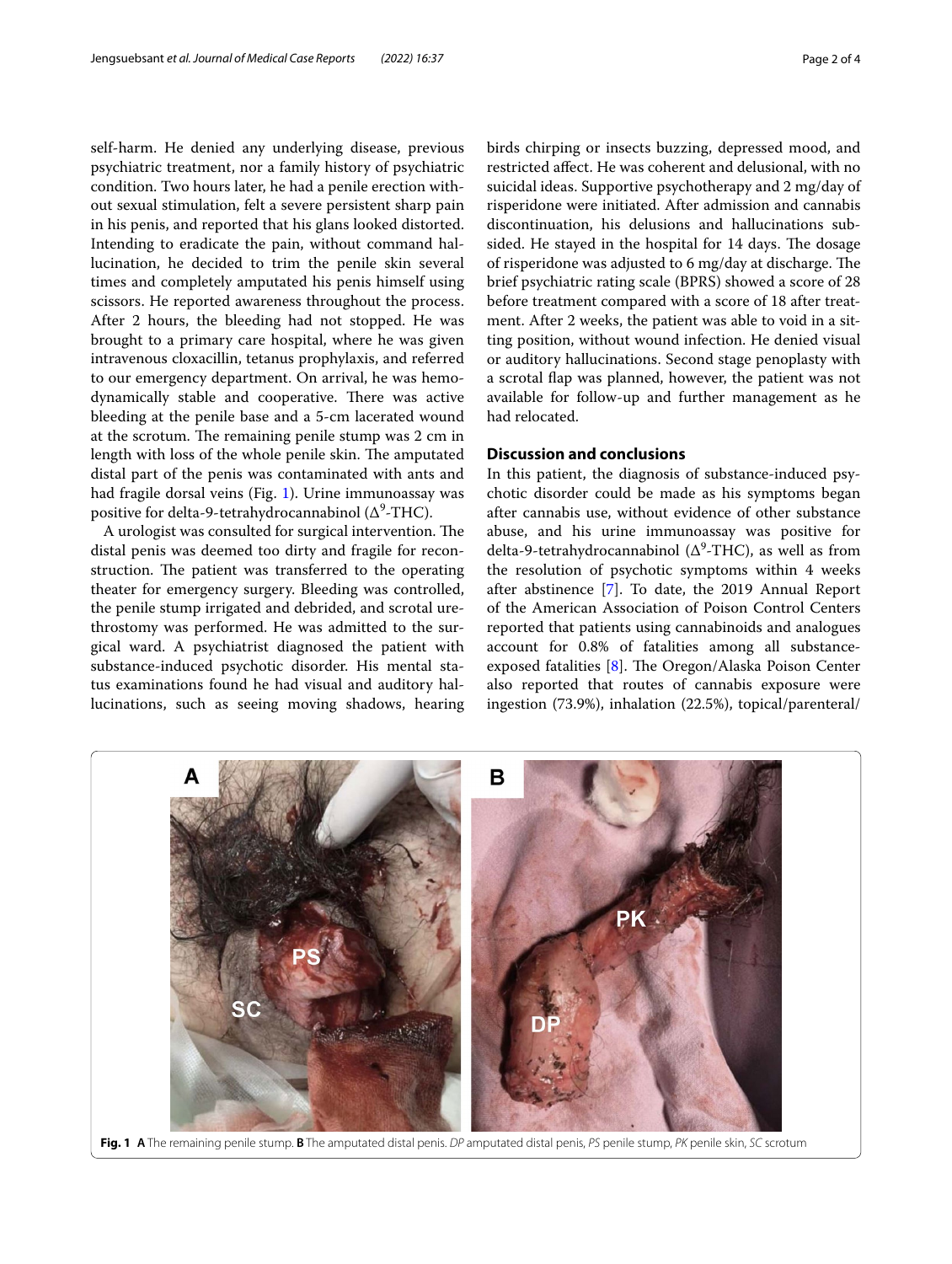rectal (0.8%), and unknown/other (2.8%) between 2015 and 2017. Most of the patients were male, and two-thirds among the overall age group were intentional use [\[9](#page-3-8)].

Cannabis use was reported to increase the risk of psychosis, loss of insight, and thought disorder leading to unexpected behavior, including in patients with no previous psychiatric disorders, as seen in our patient [[10](#page-3-9)[–12](#page-3-10)]. The severity of psychosis depends on the amount of THC [[13\]](#page-3-11). THC, consumed by smoking cannabis, is one of the primary cannabinoids producing psychoactive efects through the dopaminergic pathway  $[14]$  $[14]$ . Over time, the concentration of THC in illegal cannabis samples has increased from less than 4% to more than 12%, suggesting a need for stricter regulation as a higher THC concentration is associated with more adverse efects [[2\]](#page-3-1).

Self-amputation of the penis due to cannabis-induced psychosis, as in our patient, is a devastating event that interferes with the quality of life, such as urination dysfunction or sexual function. Although psychosis is a manifestation in cannabis users, the method of selfamputation of the penis in cannabis-induced psychosis varies. Khan *et al.* reported a case of self-amputation of the penis in a patient with cannabis-induced psychosis whose penis was chopped off by a sharp object  $[6]$  $[6]$ . On the other hand, in our patient, the penile skin was trimmed several times and then completely amputated using scissors. Several times of trimming rather than stopping after the frst trimming indicated the calm self-harm and persistence due to psychosis. After self-amputation in our patient who denied previous personal hygiene neglect and antisocial behavior, the amputated distal part of the penis was contaminated with ants. Although self-neglect is a fnding in some substances such as methamphetamine [[15](#page-3-13)], we could not determine if discarding of the amputated part of his penis was related to a cannabinoid efect leading to self-neglect or his intention to eradicate the origin of pain at the penis.

From our patient's history of penile erection with persistent sharp pain, priapism could also be suspected in our patient. Priapism is a condition where the penis remains erect for at least 4 hours, without sexual stimulation [[16\]](#page-3-14). However, our patient's condition did not fulfll priapism diagnostic criteria because the penis was cut off before the erection exceeded 4 hours. Sickle cell disease as a priapism risk factor is a rare disease in our patient population, and his blood investigations did not demonstrate anemia [\[17\]](#page-3-15). Although there are some previous case reports about cannabis use and priapism, the reported patients used cannabis combined with other substances. Evans *et al.* reported concurrent cannabis, steroid, and cocaine use in an insulin-dependent diabetes mellitus patient [[18](#page-3-16)]. Tran *et al.* reported a patient with priapism after use cannabis and ecstasy. It could be the interaction between cannabis and ecstasy via ecstasy stimulating dopamine release in the brain. Synergistic interactions between ecstasy and cannabis might be possible [[19\]](#page-3-17). In an animal model, dopamine receptor agonist increases central oxytocinergic neurotransmission and facilitates penile erection [[20](#page-3-18)]. Therefore, cannabinoid use promoting dopaminergic pathway might play a role in penile erection [[19](#page-3-17)]. Moreover, cannabinoids block the thoracolumbar sympathetic pathway, which could result in the penis being unable to detumescence and increasing the risk of priapism [\[17](#page-3-15), [21\]](#page-3-19). THC interacts with a cannabinoid type 1 (CB1) receptor in the central nervous system (CNS), peripheral nervous system, and vasculature. Consequently, cannabinoids might potentiate vascular efects and lead to penile erection and priapism [\[17,](#page-3-15) [19](#page-3-17)]. Although SR 141716A is a CB1 receptor antagonist, it increases the glutamic acid and also activates the oxytocinergic neurons, leading to penile erection in the rat model [[22\]](#page-3-20). Recently, a previous case report suggested a relationship between cannabis use alone and priapism. However, the patient smoked cannabis for the previous 6 months and no self-harm or psychosis occurred [[17](#page-3-15)]. Although priapism is a painful event, self-amputation is rare in a patient with normal judgement. Thus, selfharm of our patient could be the efect of psychosis.

Acute cannabis exposure has been shown to have the following efects: CNS excitation (38.3%), CNS depression (24.4%), cardiac problems (14.6%), nausea and vomiting (9.5%), unusual/unexpected subjective sensation (strange, weird, bizarre) (3.6%), abdominal pain (2.4%), and psychosis (1.6%) [[9\]](#page-3-8). Our patient also felt a severe persistent sharp pain in the penis after cannabis exposure. It might be an unusual/unexpected subjective sensation from the cannabis efect. However, we could not conclude that our patient's sharp pain was because of priapism or an unusual/unexpected subjective sensation from cannabis exposure.

In summary, cannabis-induced psychosis is an adverse efect of cannabis, which may lead to impaired judgement and unexpected self-harm. A multidisciplinary team approach, including a primary care physician, an emergency physician, a urologist, and a psychiatrist, is essential when dealing with a patient with cannabis-induced psychosis and a urogenital injury.

#### **Abbreviations**

BPRS: Brief psychiatric rating scale; CB1 receptor: Cannabinoid type 1 receptor; CNS: Central nervous system; ED: Emergency department; THC: Tetrahydrocannabinol.

#### **Acknowledgements**

Not applicable.